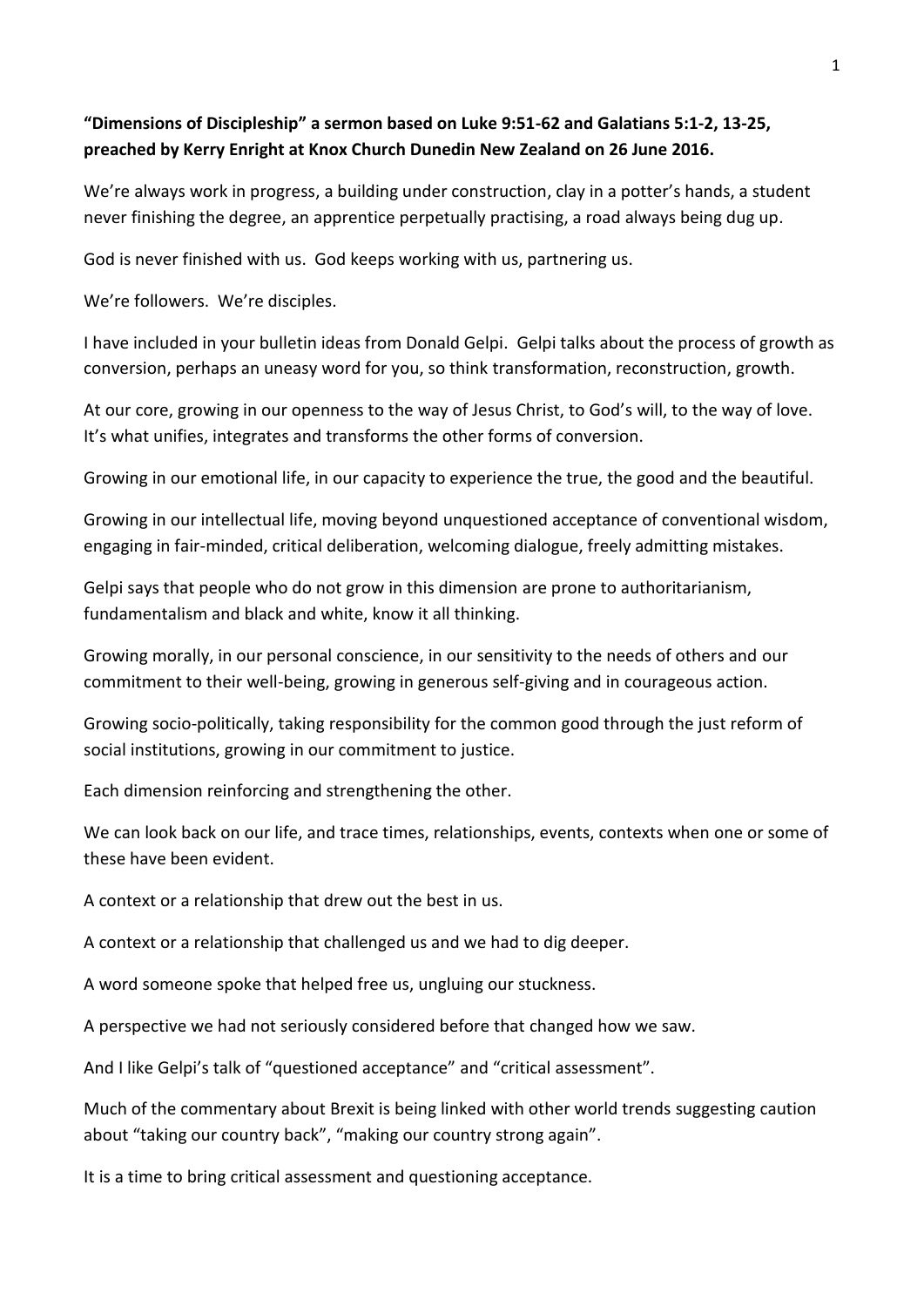I found the framework helpful and so I offer it to you.

You might find it helpful to sit with this for a time.

Another way to imagine ourselves is as pilgrims on a journey, people on the move. That's how Luke presents the Christian life. Today we begin his travel narrative that goes for ten chapters in the gospel.

We are a people on the move, people on the move.

We're on a journey to Jerusalem, and we know what happens there.

Jerusalem - with foreboding, with threat, with possible breakthrough.

Jerusalem where we will wrestle with powers.

Where we will be put to the test unlike anything we have experienced before.

Jerusalem where love finally wins amid terrible violence.

Jerusalem where the way of Jesus is decisively revealed.

We need to go through Samaria and it's going to be difficult.

The Samaritans, known for pagan worship.

Tainted, racially and religiously.

They built a rival Templ, on Mt Gerizim and claim it as the only true Temple.

They tried to stop Jews building the Temple in Jerusalem.

The conflict and bitterness is long and deep.

So when they refuse to receive the disciples, James and John say to Jesus – We should tell them to go to hell, to call down fire to consume them.

And Jesus rebuked them, a strong word, not a gentle correction.

Don't condemn people to hell.

Don't call down judgement on people.

Even if they do not receive us, even if they worship differently, even if they trap us in their view of us, don't get trapped with them.

Be free of the history of conflict.

Shake the dust off your feet and move on.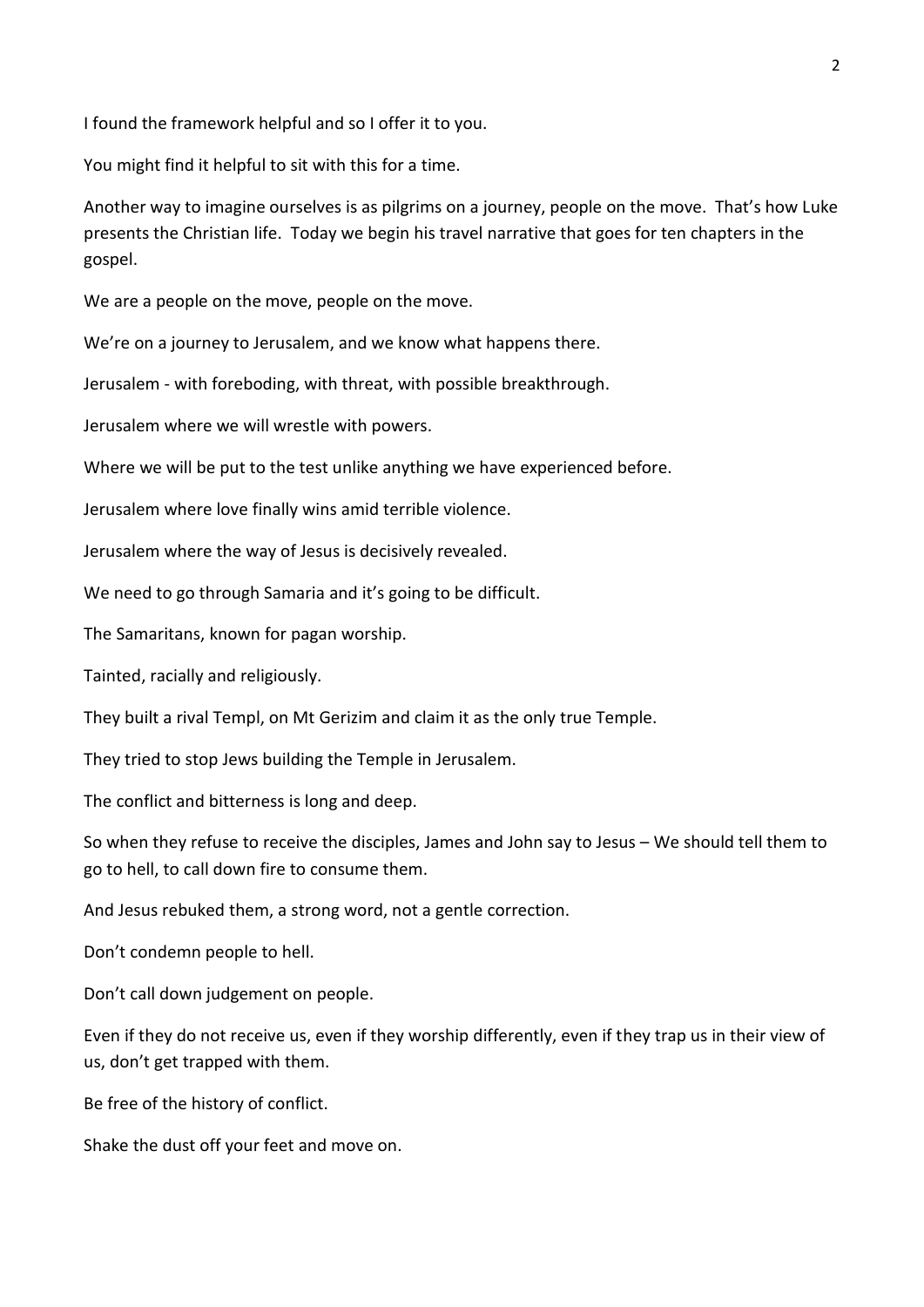We've got to get to Jerusalem.

That's where we are going.

Affective conversion – giving up the anger that seeks revenge for people being unwelcoming, inhospitable, unresponsive.

And they kept going, to another village.

Someone says "I will follow you wherever you go."

But the son of man has nowhere to lay his head.

Get ready for a life of insecurity, of life-giving conversion, of journey, of pilgrimage.

Get ready for a life of being hosted and of receiving, of grace.

Get ready for a life of trusting God.

A couple were driving and came across road work after road work.

They weaved through one set of red cones after another over a long journey, and finally the road work ended.

There was the sign of work completed. And one said to the other … that is what I want on my gravestone.

"The end of construction. Thank you for your patience."

To another Jesus said, follow me.

First, let me go and bury my father.

Let the dead bury their own dead, as for you go and proclaim the kingdom of God.

Kenneth Bailey, the New Testament scholar who lived and taught in the Middle East for forty years says, "The phrase 'to bury one's father' refers to the duty of the son to remain at home and care for his parents until they are laid to rest respectfully" (Bailey, *Through Peasant Eyes*, 26). If a son asks permission to leave home prior to the father's death, the father is likely to interpret that as a desire that the father die.

Everyone listening to the dialogue knows that naturally his father will refuse to let the boy wander off on some questionable enterprise.

The preacher Fred Craddock points out the radical nature of Jesus' words. Jesus is claiming priority over the best, not the worst, of human relationships. Jesus never said to choose him over the devil but to choose him over the family. And, says Craddock, the remarkable thing is that those who have done so have been freed from possession and worship of family and have found the distance necessary to love them. (Fred Craddock, Interpretation Commentary, -Luke, || p. 144.)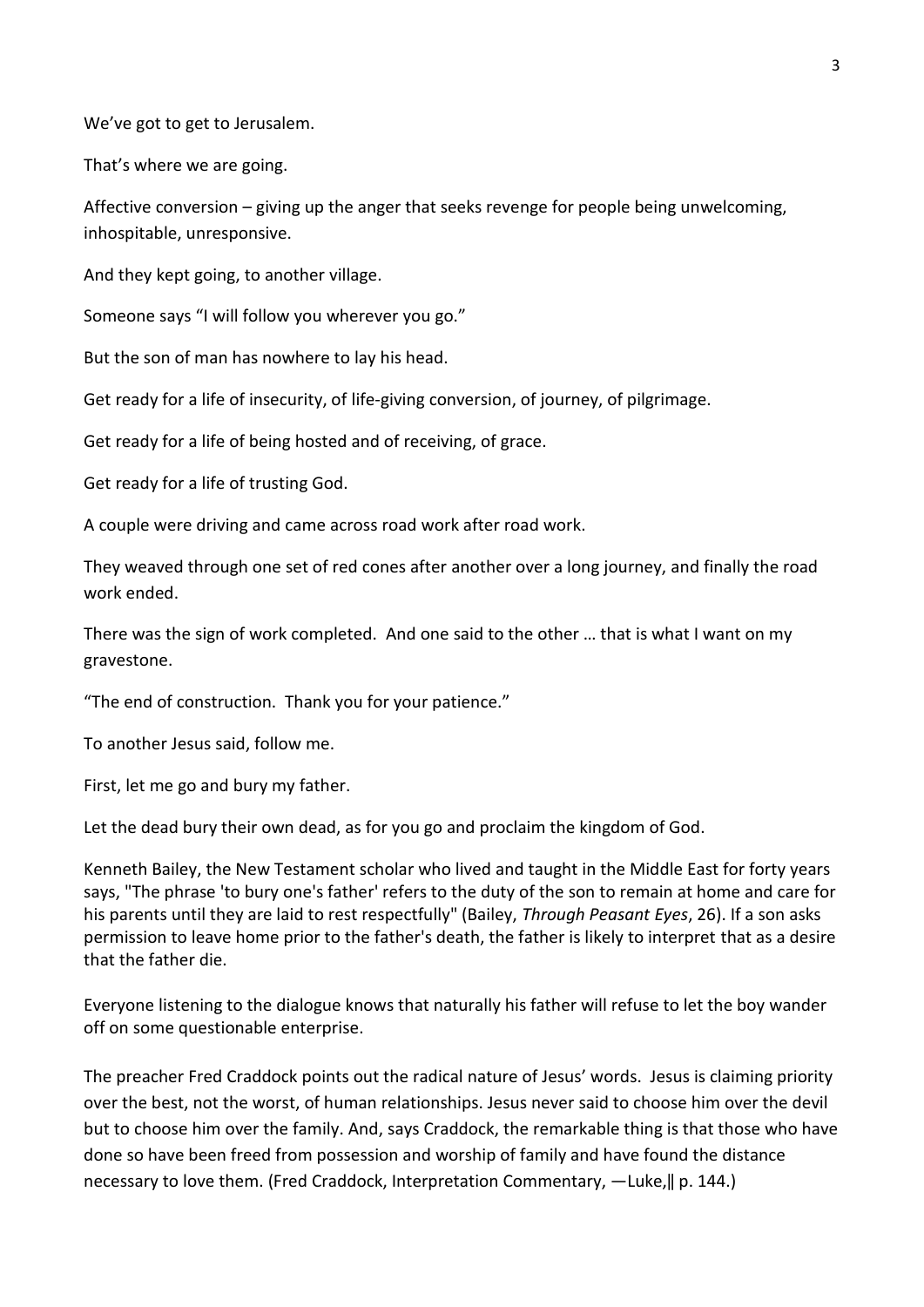Another said … I will follow you but let me first stay farewell to those at my home.

"No one who puts a hand to the plough and looks back is fit for the Kingdom of God" (v. 62).

Ploughing is exacting work.

The farmer controls the plough with one hand, guides or goads the animal with the other hand and watches a fixed point ahead so the furrow is straight.

Looking back causes the farmer to lose sight of what is ahead, the fixed point, and to lose control of the plough.

Jesus overturns the conventional morality of blood solidarity or of home solidarity and raises up a new, all inclusive solidarity of the human race.

We're always a work in progress, a building under construction, clay in a potter's hands, a student never finishing the degree, an apprentice perpetually practising.

God is never finished with us. God keeps working with us, partnering us, calling us, teaching us.

We're followers. We're disciples.

And, says Paul, this work in progress is God's own spirit in you, bearing fruit.

# **KNOX CHURCH, DUNEDIN** *growing in courage to live the Jesus way*

~~~~~~~~~~~~~~~~~~~~~~~~~~~~~~~~~~~~~~~~~



**Knox Church** 449 George Street Dunedin New Zealand Ph. (03) 477 0229 www.knoxchurch.net

Kerry Enright: 027 467 5542, [minister@knoxchurch.net](mailto:minister@knoxchurch.net)